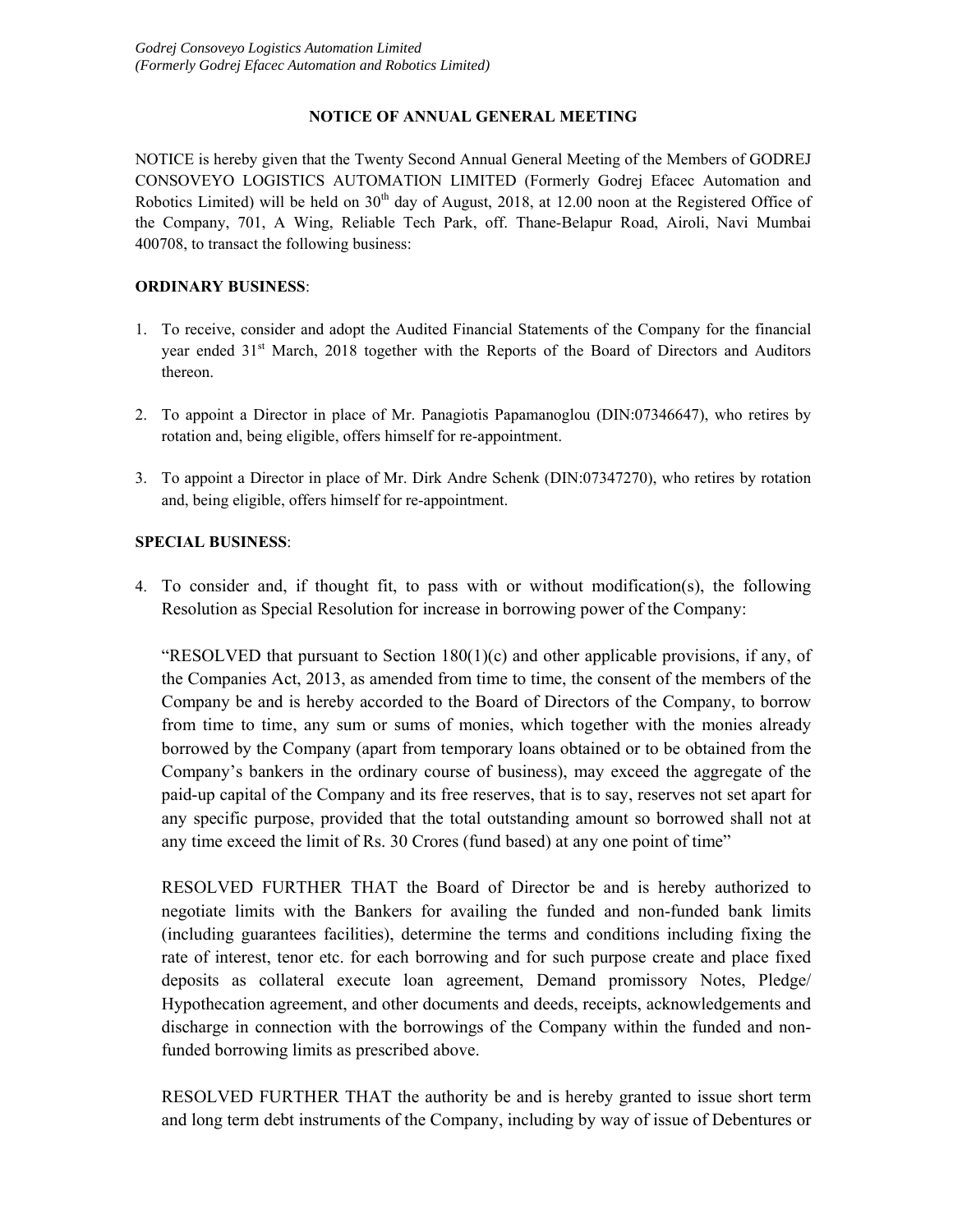such other instruments like commercial papers etc. in one or more tranches, such that the total outstanding borrowing by way of issue of such instruments outstanding at any one point of time shall not exceed aforesaid limit.

RESOLVED FURTHER THAT Board of Directors of the company be and and is hereby authorized to do all such acts deeds and things as may be necessary in this regard including but not limited to the delegation of powers to any Director or any others person as it may deem fit subject to the provision of the Companies Act, 2013."

5. To ratify the remuneration payable to the Cost Auditors for the financial year 2018-19 and to consider, and if thought fit, to pass with or without modification(s), the following Resolution as an Ordinary Resolution:

 "RESOLVED THAT pursuant to the provisions of Section 148 and other applicable provisions, if any, of the Companies Act, 2013, the Companies (Audit and Auditors) Rules, 2014 and the Companies (Cost Records and Audit) Rules, 2014 (including any statutory modification(s) or reenactment thereof, for the time being in force), remuneration of Rs. 2,00,000/- (excluding all taxes and reimbursement of out-of-pocket expenses) payable to M/s. P. D. Dani & Associates, Cost Accountants, (Firm Registration No. 000593) appointed by the Board of Directors as the Cost Auditors of the Company to conduct the audit of the cost records of the Company in respect of the product of the Company, for the financial year 2018-19, as approved by the Board of Directors, be and is hereby ratified.

 FURTHER RESOLVED THAT the Board of Directors of the Company be and is hereby authorized to do all acts and take all such steps as may be necessary, proper or expedient to give effect to this Resolution."

6. To consider and, if thought fit, appoint Mr. Pieter Lieuwe Feenstra (DIN:07962644) as a Director of the Company, by passing with or without modification, the following Resolution as an Ordinary Resolution:

 "RESOLVED THAT in accordance with the provisions of Sections 152, 160 and 161 and other applicable provisions, if any, of the Companies Act, 2013, Mr. Pieter Lieuwe Feenstra (DIN:07962644) who was appointed as an Additional Director on the Board of the Company, with effect from 5<sup>th</sup> December, 2017 and who holds office as such upto the date of this Annual General Meeting, be and is hereby appointed as a Director of the Company, liable to retire by rotation.

 FURTHER RESOLVED THAT the Board of Directors be and is hereby authorized to take all necessary or desirable steps for the aforesaid purpose and matters incidental thereto."

7. To consider and, if thought fit, appoint Mr. Andreas Ebert (DIN:08109066) as a Director of the Company, by passing with or without modification, the following Resolution as an Ordinary Resolution:

 "RESOLVED THAT in accordance with the provisions of Sections 152, 160 and 161 and other applicable provisions, if any, of the Companies Act, 2013, Mr. Andreas Ebert (DIN:08109066) who was appointed as an Additional Director on the Board of the Company, with effect  $3^{rd}$  May, 2018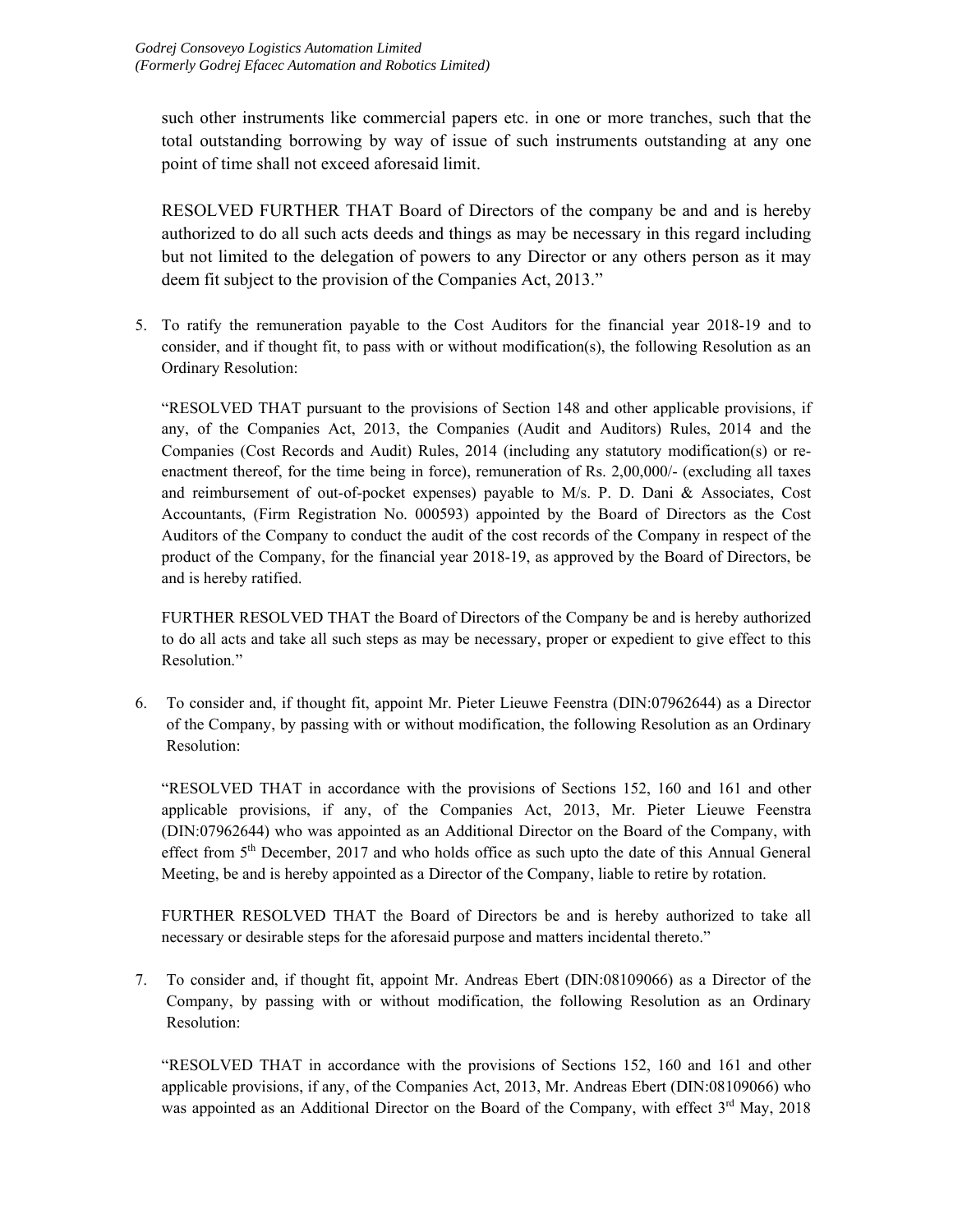and who holds office as such upto the date of this Annual General Meeting and, be and is hereby appointed as a Director of the Company, liable to retire by rotation.

 FURTHER RESOLVED THAT the Board of Directors be and is hereby authorized to take all necessary or desirable steps for the aforesaid purpose and matters incidental thereto."

# **NOTES**:

- (a) The relative Explanatory Statement pursuant to Section 102 of the Companies Act, 2013, in respect of the business mentioned under Item Nos. 4, 5, 6 and 7 as set out in the Notice is annexed hereto.
- (b) A MEMBER ENTITLED TO ATTEND AND VOTE AT THE ANNUAL GENERAL MEETING OF THE COMPANY IS ENTITLED TO APPOINT A PROXY TO ATTEND AND VOTE INSTEAD OF HIMSELF AND SUCH A PROXY NEED NOT BE A MEMBER OF THE COMPANY. A person can act as proxy on behalf of Members not exceeding fifty and holding in the aggregate not more than ten percent of the total share capital of the Company carrying voting rights. A Member holding more than ten percent of the total share capital of the Company carrying voting rights may appoint a single person as proxy and such person shall not act as proxy for any other person or Member. Proxies in order to be effective should be deposited at the Registered Office of the Company, not less than 48 hours before the commencement of the meeting. A proxy so appointed shall not have any right to speak at the Meeting. A Proxy Form in Form MGT-11 is annexed to this Annual Report and marked **Annexure I**.

 Proxies submitted on behalf of the limited companies, societies, partnership firms, etc., must be supported by appropriate resolution/authority, as applicable, issued on behalf of the nominating organization.

- (c) Corporate Members intending to send their authorized representatives to attend the Annual General Meeting, are requested to send a certified copy of the Board Resolution pursuant to Section 113 of the Companies Act, 2013 authorizing their representative to attend and vote on their behalf at the Meeting.
- (d) M/s. Price Waterhouse Chartered Accountants LLP, (Firm Registration No. 012754N/N500016), were appointed as the Statutory Auditors of the Company by the Members at the  $21<sup>st</sup>$  Annual General Meeting (AGM) held on  $8<sup>th</sup>$  August, 2017 for a term of 5 consecutive years upto the  $26<sup>th</sup>$ AGM to be held in 2022, subject to ratification by the Members at every AGM.

The first proviso to Section 139 of the Companies Act, 2013 which provided for the ratification of appointment of the Statutory Auditors by the Members at every AGM has been omitted by the Companies Amendment Act, 2017 w.e.f.  $7<sup>th</sup>$  May 2018. Hence, the appointment of Statutory Auditors shall continue to be valid till the conclusion of the 5 consecutive AGMs and no ratification of appointment of Statutory Auditor is required at the ensuing AGM. Hence the Resolution to this item is not being included in the Notice to the AGM.

- (e) Brief Resume of Directors proposed to be re-appointed, as stipulated in Secretarial Standards as issued by the Institute of Company Secretaries of India is provided after the Explanatory Statement to this Notice.
- (f) Relevant documents referred to in the accompanying Notice are available for inspection at the Registered Office of the Company during office hours on all days except Sundays and public holidays, upto the date of the  $22<sup>nd</sup>$  Annual General Meeting.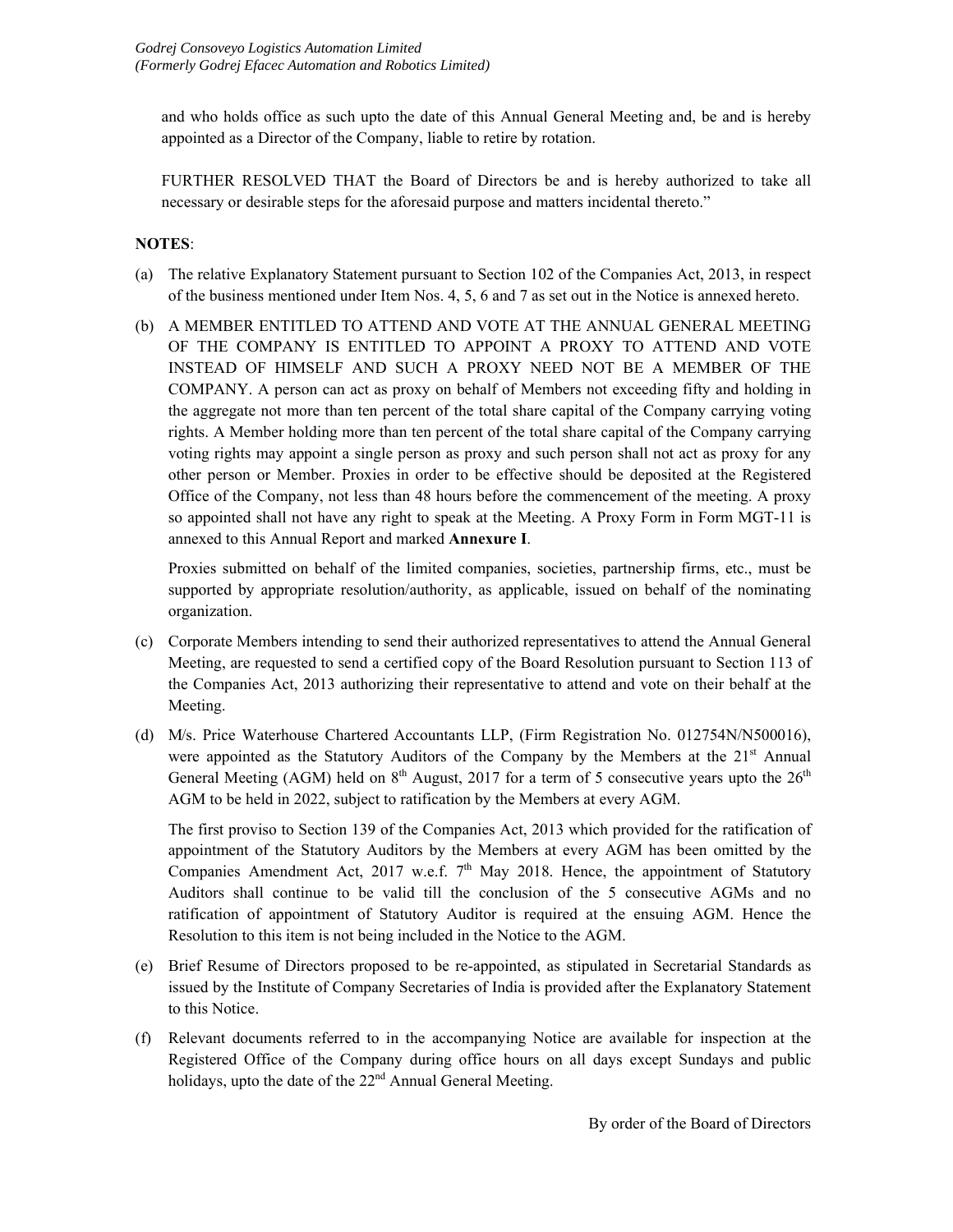*Godrej Consoveyo Logistics Automation Limited (Formerly Godrej Efacec Automation and Robotics Limited)* 

## For **Godrej Consoveyo Logistics Automation Limited**

*(Formerly Godrej Efacec Automation and Robotics Limited)*  Sd/- Suneeta Mane Company Secretary Membership No.: A26206

Mumbai, 30<sup>th</sup> August, 2018

*Registered Office:*  701, A Wing, Reliable Tech Park, off. Thane-Belapur Road, Airoli, Navi Mumbai 400 708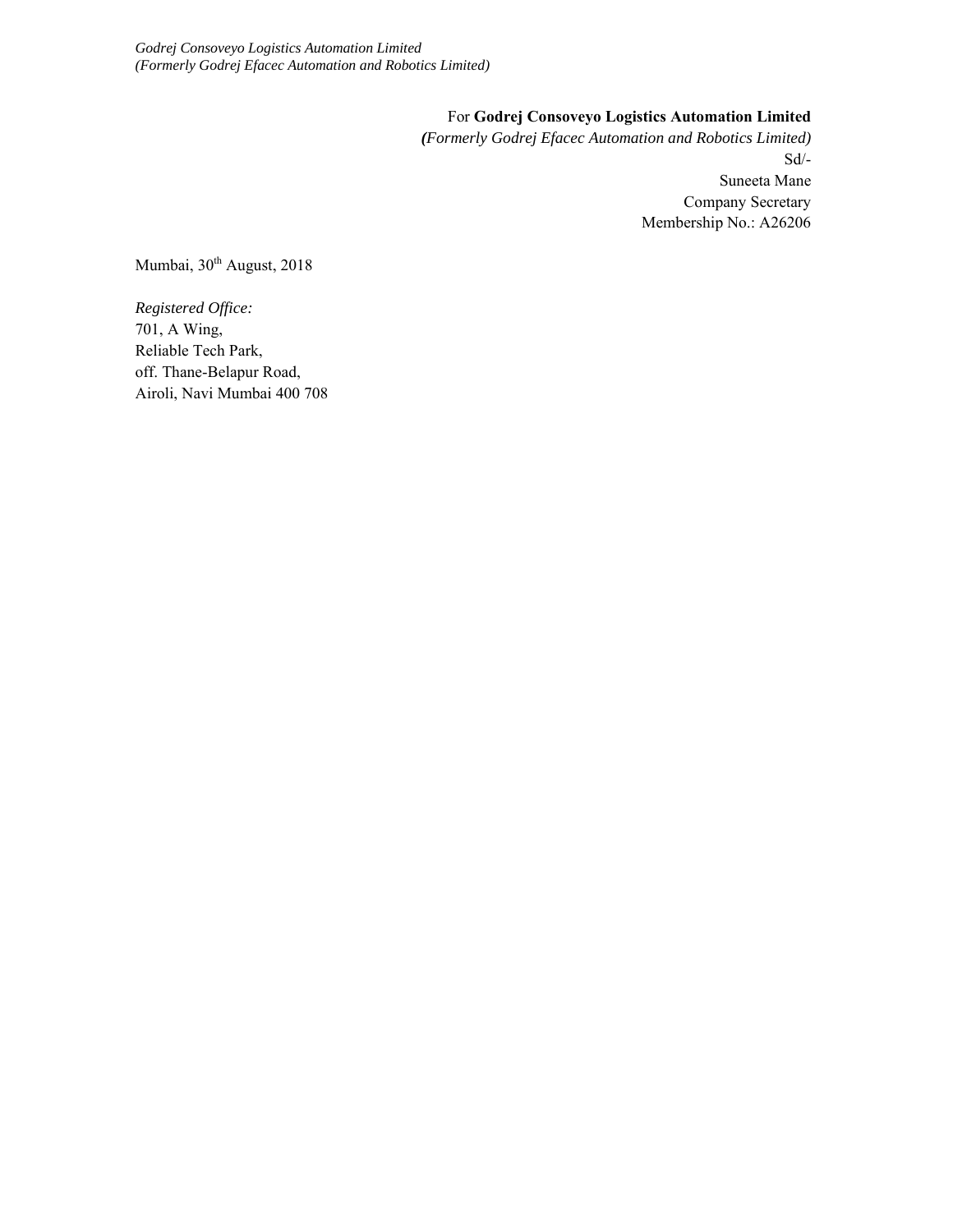## **ANNEXURE TO NOTICE OF ANNUAL GENERAL MEETING**

# **EXPLANATORY STATEMENT PURSUANT TO SECTION 102 OF THE COMPANIES ACT, 2013**:

The following Statement, as required by Section 102 of the Companies Act, 2013, sets out all material facts relating to the business under Item Nos. 4, 5, 6 and 7 mentioned in the accompanying Notice dated  $30<sup>th</sup>$  August, 2018.

## **Item No. 4**

Section 180 (1) (c) of the Companies Act, 2013 permits the Company to borrow money along with the money already borrowed by the Company, except the temporary loans obtained from the Companies banker in ordinary course of business, beyond the paid-up capital and free reserve of the Company, only if the same is approved by the Members of the Company.

Hence, members of the Company are requested to give their approval to borrow the money along with the money already borrowed by the Company in excess of its paid –up capital and free reserve i.e. Up to Rs. 30 Crores.

None of the Directors and/or, Key Managerial Personnel and their relatives are concerned with or interested, financially or otherwise, in the proposed Resolution as set out in Item No. 4 of this Notice.

Accordingly, the Directors commend the Special Resolution to the Members for their approval.

#### **Item No. 5**

In accordance with the provisions of Section 148 of the Companies Act, 2013, the Companies (Audit and Auditors) Rules, 2014 and the Companies (Cost Records and Audit) Rules, 2014 (including any statutory modification(s) or re-enactment thereof, for the time being in force), the Board of Directors of the Company, approved the appointment of M/s. P. D. Dani & Associates, Cost Accountants, as the Cost Auditors of the Company for the financial year 2018-19, for conducting the audit of the cost records of the products of the Company (as specified in the Resolution), at a remuneration of Rs. 2,00,000/- (excluding all taxes and reimbursement of out-of-pocket expenses).

The remuneration payable to the Cost Auditors is required to be ratified by the Members of the Company.

None of the Directors and/or, Key Managerial Personnel and their relatives are concerned with or interested, financially or otherwise, in the proposed Resolution as set out in Item No. 5 of this Notice.

Accordingly, the consent of the Members is sought for passing Ordinary Resolution as set out in Item No. 4 of this Notice for ratification of remuneration payable to the Cost Auditors for the financial year 2018-19.

#### **Item No. 6:**

Pursuant to Section 161 of the Companies Act, 2013, Mr. Pieter Lieuwe Feenstra (DIN: 07962644), was appointed as an Additional Director on the Board with effect from 5<sup>th</sup> December, 2017 and holds office upto the date of this Annual General Meeting.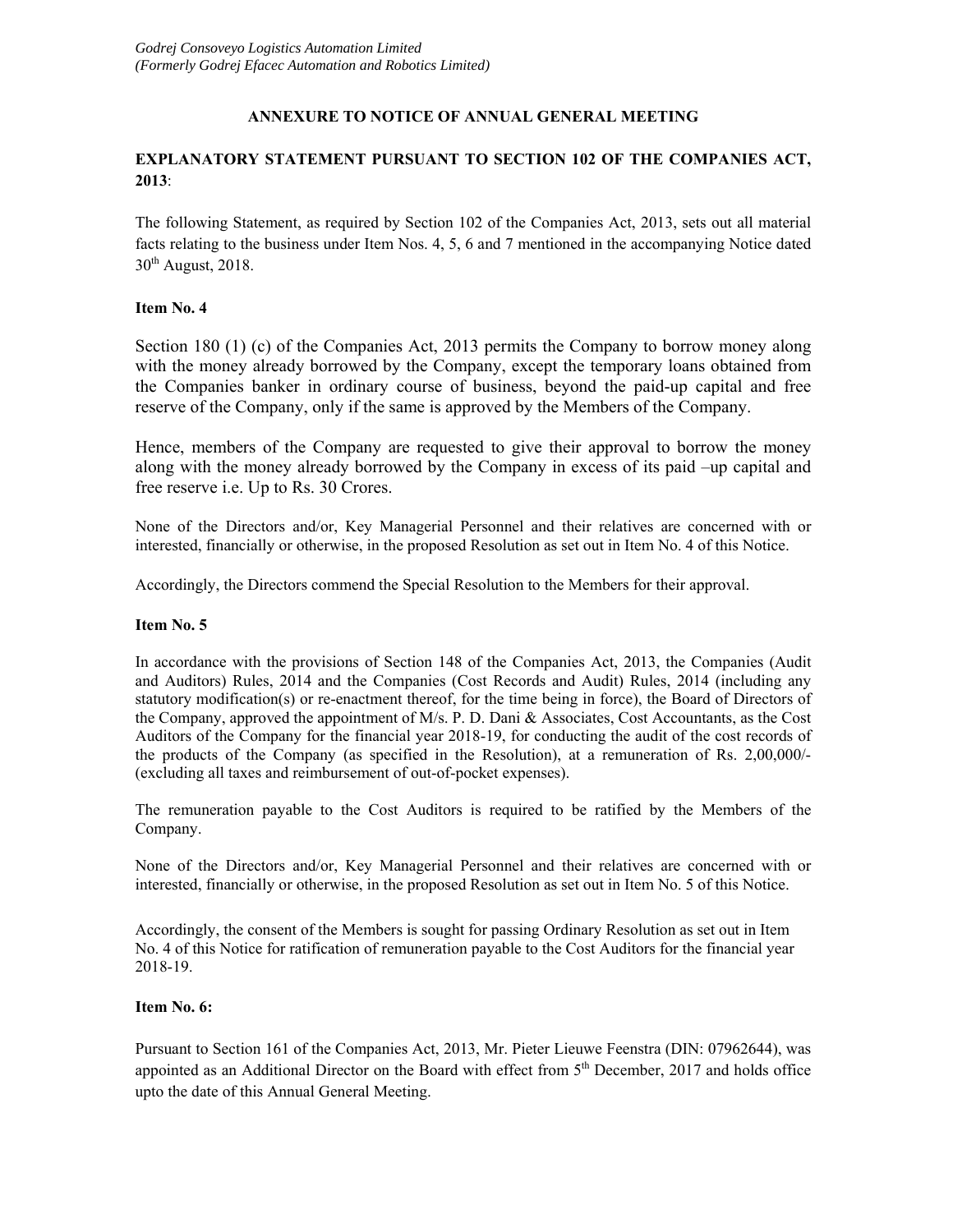*Godrej Consoveyo Logistics Automation Limited (Formerly Godrej Efacec Automation and Robotics Limited)* 

In view of Mr. Pieter Lieuwe Feenstra, possessing significant experience and expertise, his continuance as a Director would be highly beneficial to the Company. It is therefore considered desirable that the Board should continue to receive the benefit of his expertise, as a Director of the Company. The Directors, therefore, commend his appointment to the Members for their acceptance.

No Directors or Key Managerial Personnel or their relatives, except Mr. Pieter Lieuwe Feenstra, is concerned with or interested, financially or otherwise, in the proposed Resolution as set out in Item No 6 of this Notice.

Accordingly, the Directors commend the Ordinary Resolution to the Members for their approval.

**Item No. 7:** 

Pursuant to Section 161 of the Companies Act, 2013, Mr. Andreas Ebert (DIN: 08109066), was appointed as an Additional Director on the Board with effect from 3<sup>rd</sup> May, 2018 and holds office upto the date of this Annual General Meeting.

In view of Mr. Andreas Ebert, possessing significant experience and expertise, his continuance as a Director would be highly beneficial to the Company. It is therefore considered desirable that the Board should continue to receive the benefit of his expertise, as a Director of the Company. The Directors, therefore, commend his appointment to the Members for their acceptance.

No Directors or Key Managerial Personnel or their relatives, except Mr. Andreas Ebert, is concerned with or interested, financially or otherwise, in the proposed Resolution as set out in Item No 7 of this Notice.

Accordingly, the Directors commend the Ordinary Resolutions to the Members for their approval.

By order of the Board of Directors For **Godrej Consoveyo Logistics Automation Limited**  *(Formerly Godrej Efacec Automation and Robotics Limited)*  Sd/- Suneeta Mane Company Secretary Membership No.: A26206

Mumbai, 30<sup>th</sup> August, 2018

*Registered Office:*  701, A Wing, Reliable Tech Park, off. Thane-Belapur Road, Airoli, Navi Mumbai 400 708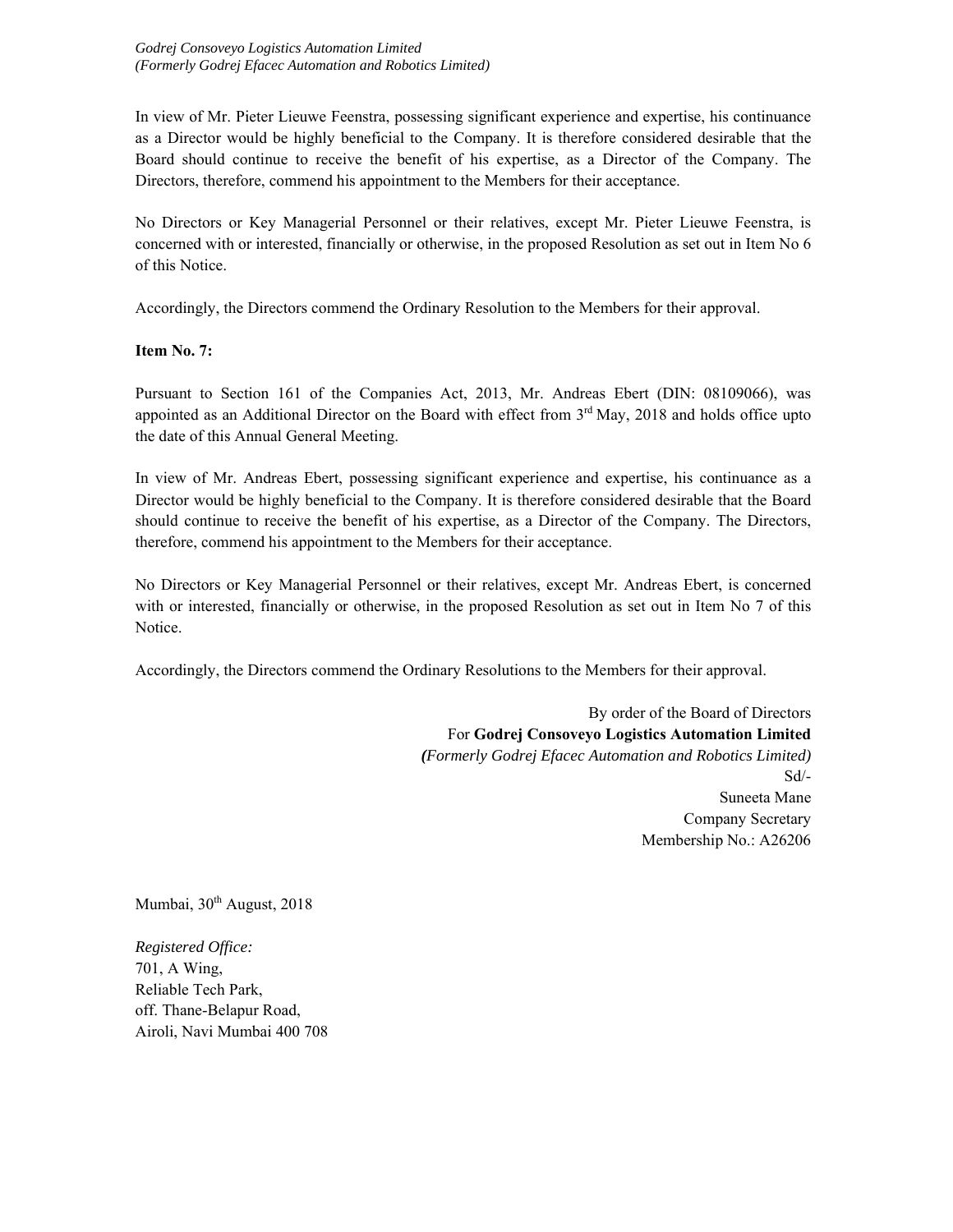# **ATTENDANCE SLIP Godrej Consoveyo Logistics Automation Limited**

(Formerly Godrej Efacec Automation and Robotics Limited)

**Registered Office**: 701-A, Reliable Tech Park, off Thane-Belapur Road, Airoli, Navi Mumbai, 400 708.

# **CIN: U28990MH1996PLC104088**

# **22nd Annual General Meeting 30th August, 2018**

| Name of the member(s):        |  |
|-------------------------------|--|
| Name of the Proxy:            |  |
| No. of shares :               |  |
| Folio No. / *DP id and Client |  |
| id:                           |  |

*\*Applicable for investors holding shares in electronic form* 

I/We hereby record my/our presence at the **22nd ANNUAL GENERAL MEETING** of the Company on Thursday, 30<sup>th</sup> August, 2018 at 12:00 noon at the Registered Office of the Company, 701-A, Reliable Tech Park, off Thane-Belapur Road, Airoli, Navi Mumbai, 400 708.

> Member's / Proxy's Signature (To be signed at the time of handing over this slip)

\_\_\_\_\_\_\_\_\_\_\_\_\_\_\_\_\_\_\_\_\_\_\_\_\_\_\_\_\_\_\_\_\_\_\_\_\_\_\_\_\_\_\_

**Notes.** 1. Please complete this attendance slip and hand it over at the entrance of the meeting hall.

2. Joint shareholders may obtain additional attendance slip at the venue of the meeting.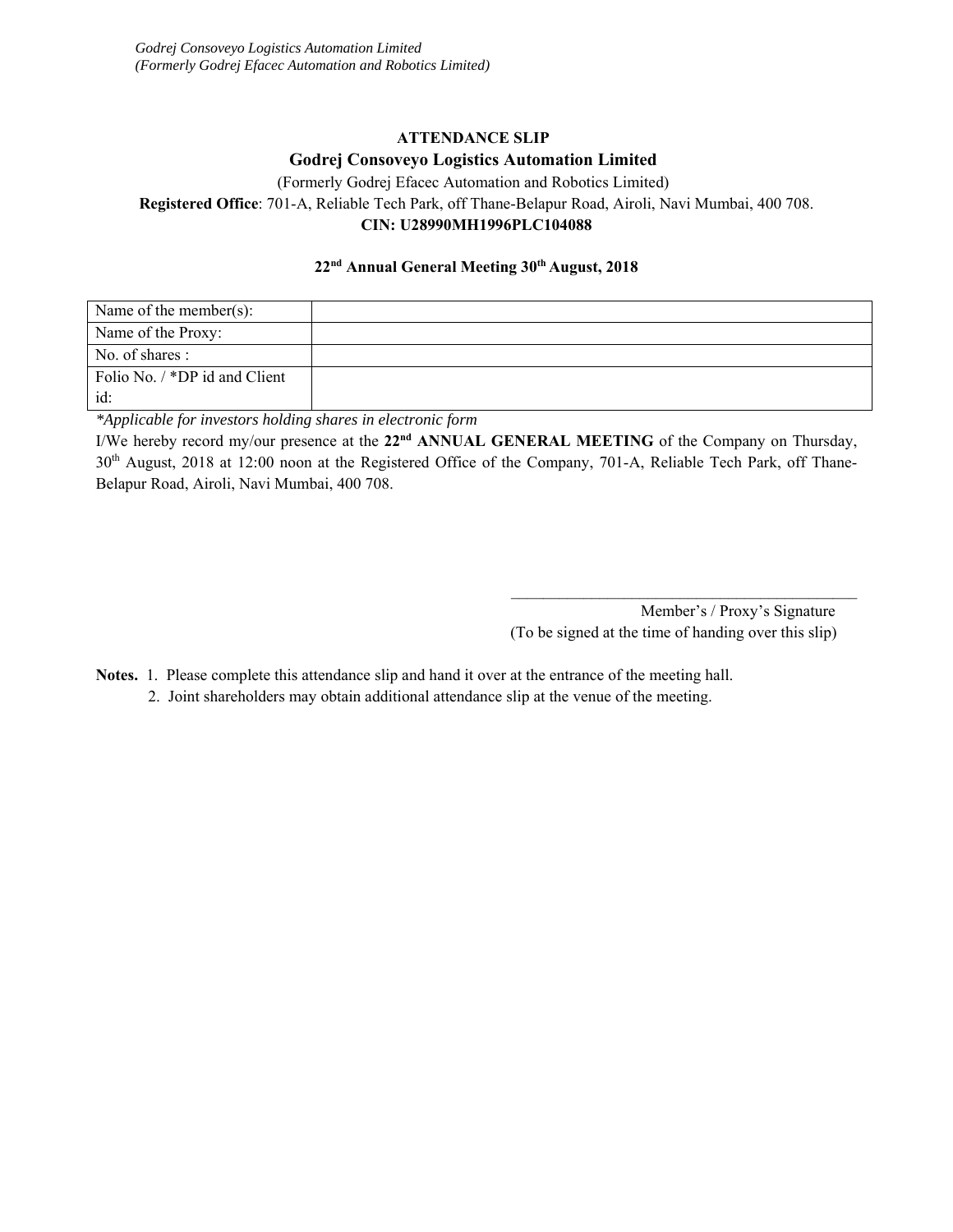**Annexure-I** 

## **Form No. MGT-11**

### **Proxy form**

*[Pursuant to section 105(6) of the Companies Act, 2013 and rule 19(3) of the* Companies (Management and Administration) Rules, 2014*]* 

## **Godrej Consoveyo Logistics Automation Limited**

(Formerly Godrej Efacec Automation and Robotics Limited) **Registered Office**: 701-A, Reliable Tech Park, off Thane-Belapur Road, Airoli, Navi Mumbai, 400 708. **CIN**: **U28990MH1996PLC104088** 

| Name of the Member(s) |  |
|-----------------------|--|
| Registered Address    |  |
| Email Id              |  |
| Registered Folio No   |  |

I/We, being the member (s) of \_\_\_\_\_\_\_\_\_\_\_\_\_\_\_\_\_shares of the above named company, hereby appoint

- 1. Name : Address : E-mail Id : Signature :……………., or failing him
- 2. Name : …………………… Address: E-mail Id : Signature:…………….,

as my/our proxy to attend and vote (on a poll) for me/us and on my/our behalf at the 22<sup>nd</sup> Annual General Meeting of the Company, to be held on 30<sup>th</sup> day, August, 2018 at 12.00 noon at the Registered Office of the Company, 701-A, Reliable Tech Park, off Thane-Belapur Road, Airoli, Navi Mumbai, 400 708 and at any adjournment thereof in respect of such resolutions as are indicated below:

| <b>ORDINARY BUSINESS:</b>                                                                                       |  |  |  |  |
|-----------------------------------------------------------------------------------------------------------------|--|--|--|--|
| 1. Adoption of the Financial Statements for the financial year ended 31 <sup>st</sup> March, 2018.              |  |  |  |  |
| 2. Re-appointment of Mr. Panagiotis Papamanoglou (DIN: 07346647) as a Director liable to retire by<br>rotation. |  |  |  |  |
| 3. Re-appointment of Mr. Dirk Andre Schenk (DIN: 07347270) as a Director liable to retire by rotation.          |  |  |  |  |
| <b>SPECIAL BUSINESS:</b>                                                                                        |  |  |  |  |
| 4. To pass Special Resolution for increase in the borrowing power of the Company                                |  |  |  |  |
| 5. To ratify the remuneration payable to the Cost Auditors for the financial year 2018-19.                      |  |  |  |  |
| 6. Appointment of Mr. Pieter Lieuwe Feenstra (DIN: 07962644) as a Director of the Company.                      |  |  |  |  |
| 7. Appointment of Mr. Andreas Ebert (DIN: 08109066) as a Director of the Company.                               |  |  |  |  |
|                                                                                                                 |  |  |  |  |

Signed this…… day of……… 2018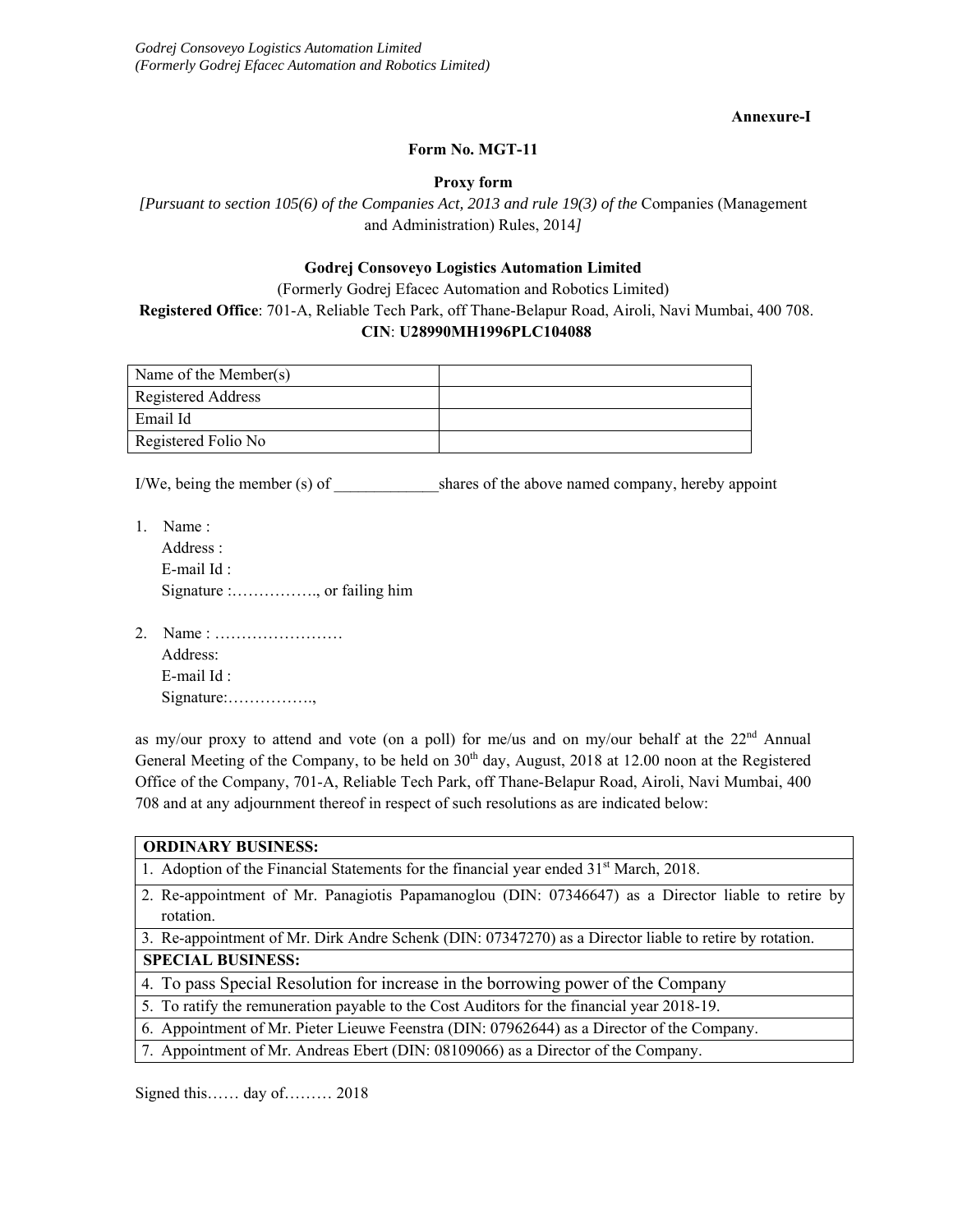| Re.1          |  |
|---------------|--|
| Affix Revenue |  |
| Stamp         |  |

## **NOTES:**

- 1. This form in order to be effective should be duly completed and deposited at the Registered Office of Godrej Consoveyo Logistics Automation Limited at 701-A, Reliable Tech Park, off Thane-Belapur Road, Airoli, Navi Mumbai, 400 708, Maharashtra, not less than 48 hours before the commencement of the Meeting.
- 2. Please affix revenue stamp before putting signature.
- 3. Alterations, if any, made in the Form of Proxy should be initialed.
- 4. In case of multiple proxies, the proxy later in time shall be accepted.
- 5. The Proxy is required to carry an identity proof at the time of attending the Meeting.
- 6. The Proxy need not be the Shareholder of the Company.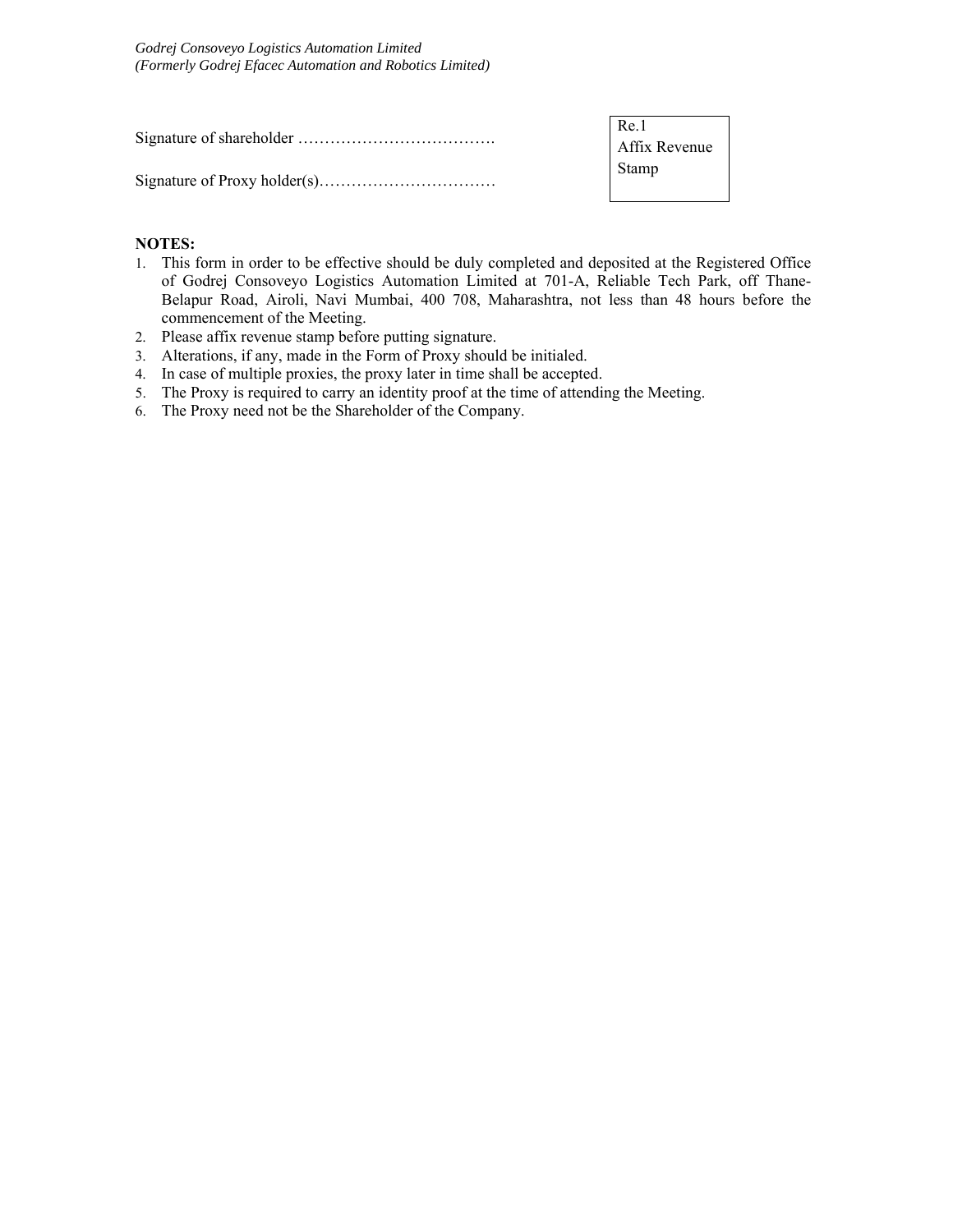Brief Resume of Directors/persons seeking appointment/ re-appointment at this Annual General Meeting in pursuance of Secretarial Standard (SS-2) on General Meetings issued by the Institute of Company Secretaries of India (ICSI).

| <b>Name of the Director</b> | Mr. Panagiotis                                   | Mr. Dirk Andre                | Mr. Pieter                        | Mr. Andreas                       |
|-----------------------------|--------------------------------------------------|-------------------------------|-----------------------------------|-----------------------------------|
| <b>Particulars</b>          | Papamanoglou                                     | <b>Schenk</b>                 | Feenstra                          | <b>Ebert</b>                      |
|                             | (DIN: 07346647)                                  | (DIN: 07347270)               | (DIN: 07962644)                   | (DIN: 08109066)                   |
| Age                         | 48                                               | 50                            | 55                                | 51                                |
| Nationality                 | German                                           | German                        | Dutch                             | German                            |
| Date of Appointment         | 9 <sup>th</sup> December 2015                    | 9 <sup>th</sup> December 2015 | 5 <sup>th</sup> December 2017     | 3rd May 2018                      |
| Qualification               | Bachelor's degree<br>informatics                 | German business               | <b>Bachelor</b>                   | <b>Bachelor Technical</b>         |
|                             |                                                  | admistration degree<br>& MBA  | Engineering                       | Management                        |
|                             |                                                  |                               |                                   |                                   |
|                             |                                                  |                               |                                   |                                   |
|                             |                                                  |                               |                                   |                                   |
|                             |                                                  |                               |                                   |                                   |
|                             |                                                  |                               |                                   |                                   |
|                             |                                                  |                               |                                   |                                   |
|                             |                                                  |                               |                                   |                                   |
|                             |                                                  |                               |                                   |                                   |
|                             |                                                  |                               |                                   |                                   |
|                             |                                                  |                               |                                   |                                   |
|                             |                                                  |                               |                                   |                                   |
|                             |                                                  |                               |                                   |                                   |
| Expertise/Experience in     | Logistics                                        | Logistics                     | Logistics                         | Logistics                         |
| specific functional area    |                                                  |                               |                                   |                                   |
| Terms & Conditions of re-   | Representative of                                | Representative of             | Representative of                 | Representative of                 |
| appointment / details of    | Consoveyo, S.A., Joint<br><b>Venture Partner</b> | Consoveyo, S.A.,              | Consoveyo, S.A.,<br>Joint Venture | Consoveyo, S.A.,<br>Joint Venture |
| remuneration                |                                                  | Joint Venture Partner         |                                   | Partner                           |
| Directorships held in other | Nil                                              | Nil                           | Partner<br>Nil                    | Nil                               |
| companies                   |                                                  |                               |                                   |                                   |
| Chairmanships/Memberships   | Nil                                              | Nil                           | Nil                               | Nil                               |
| of committees in other      |                                                  |                               |                                   |                                   |
| companies                   |                                                  |                               |                                   |                                   |
| Relationship with other     | None                                             | None                          | None                              | None                              |
| Directors/ Manager/Key      |                                                  |                               |                                   |                                   |
| <b>Managerial Personnel</b> |                                                  |                               |                                   |                                   |
| Shares held in the Company  | Nil                                              | Nil                           | <b>Nil</b>                        | Nil                               |
| No. of Board Meetings       | 3                                                | $\mathbf{1}$                  | $\overline{2}$                    | $\mathbf{1}$                      |
| attended during the year    |                                                  |                               |                                   |                                   |